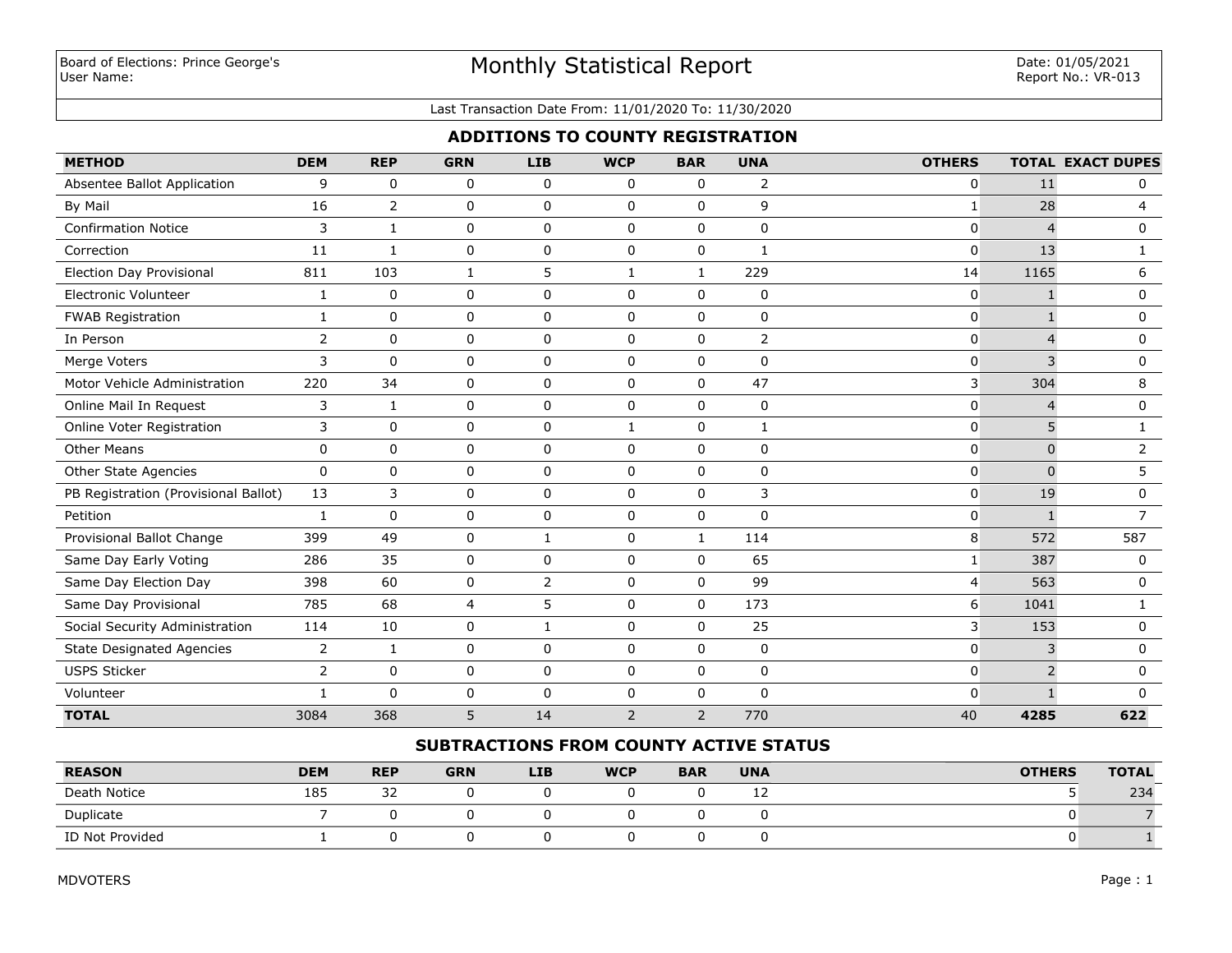Board of Elections: Prince George's User Name:

# Monthly Statistical Report

| Last Transaction Date From: 11/01/2020 To: 11/30/2020 |        |          |     |    |    |  |      |       |         |  |  |
|-------------------------------------------------------|--------|----------|-----|----|----|--|------|-------|---------|--|--|
| ID Not Verified                                       | 12     | $\Omega$ | 0   |    |    |  | 4    |       | 16      |  |  |
| Incomplete Application                                |        | $\Omega$ |     |    |    |  |      |       |         |  |  |
| Moved Out of State                                    | 27     |          |     |    |    |  |      |       | 36      |  |  |
| Underage/Show Id                                      |        |          | 0   |    |    |  |      |       |         |  |  |
| Duplicate/Merged                                      |        | $\Omega$ | n.  |    |    |  |      |       |         |  |  |
| County Transfer Out                                   | $-708$ | -96      | - 2 | -8 | -1 |  | -177 | $-12$ | $-1004$ |  |  |
| <b>TOTAL</b>                                          | 948    | 130      |     |    |    |  | 202  | 18    | 1309    |  |  |

#### **AFFILIATION CHANGES**

| <b>CHANGE</b> | <b>DEM</b> | <b>REP</b> | <b>GRN</b> | <b>LIB</b> | <b>WCP</b> | <b>BAR</b> | <b>UNA</b> | <b>OTHERS</b> | <b>TOTAL</b> |
|---------------|------------|------------|------------|------------|------------|------------|------------|---------------|--------------|
| From          |            |            |            |            |            |            |            |               | 36           |
| To            | τo         |            |            |            |            |            |            |               | 36           |
| <b>TOTAL</b>  |            |            |            |            |            |            | $-10$      | -4            |              |

#### **CURRENT ACTIVE REGISTRATION**

| <b>ACTIVITY</b>              | <b>DEM</b> | <b>REP</b> | <b>GRN</b> | <b>LIB</b> | <b>WCP</b> | <b>BAR</b> | <b>UNA</b> | <b>OTHERS</b> | <b>TOTAL</b> |
|------------------------------|------------|------------|------------|------------|------------|------------|------------|---------------|--------------|
| <b>BEGINNING OF REPORT</b>   | 478152     | 40303      | 713        | 1186       | 290        | 138        | 79015      | 11192         | 610989       |
| ADDITIONS $(+)$              | 3084       | 368        |            | 14         |            |            | 770        | 40            | 4285         |
| REINSTATED (+)               | 89         | 9          |            | 0          | $\Omega$   |            | 18         |               | 116          |
| CANCELLED (-)                | $-226$     | $-33$      | 0          | 0          | $\Omega$   | 0          | $-21$      | -6            | $-286$       |
| COUNTY TRANSFER OUT (-)      | $-708$     | -96        | $-2$       | -8         | -1         | 0          | $-177$     | $-12$         | $-1004$      |
| AFFILIATION CHANGES (+ OR -) | 9          |            | 0          |            | $-1$       | 0          | $-10$      | -4            | $\Omega$     |
| * INACTIVATED (-)            |            | 0          |            | 0          | $\Omega$   |            |            |               | $\Omega$     |
| * REACTIVATED (+)            | 67         |            |            | 0          | 0          | 0          | q          |               | 78           |
| <b>END OF REPORT TOTALS</b>  | 480467     | 40558      | 716        | 1193       | 290        | 140        | 79604      | 11210         | 614178       |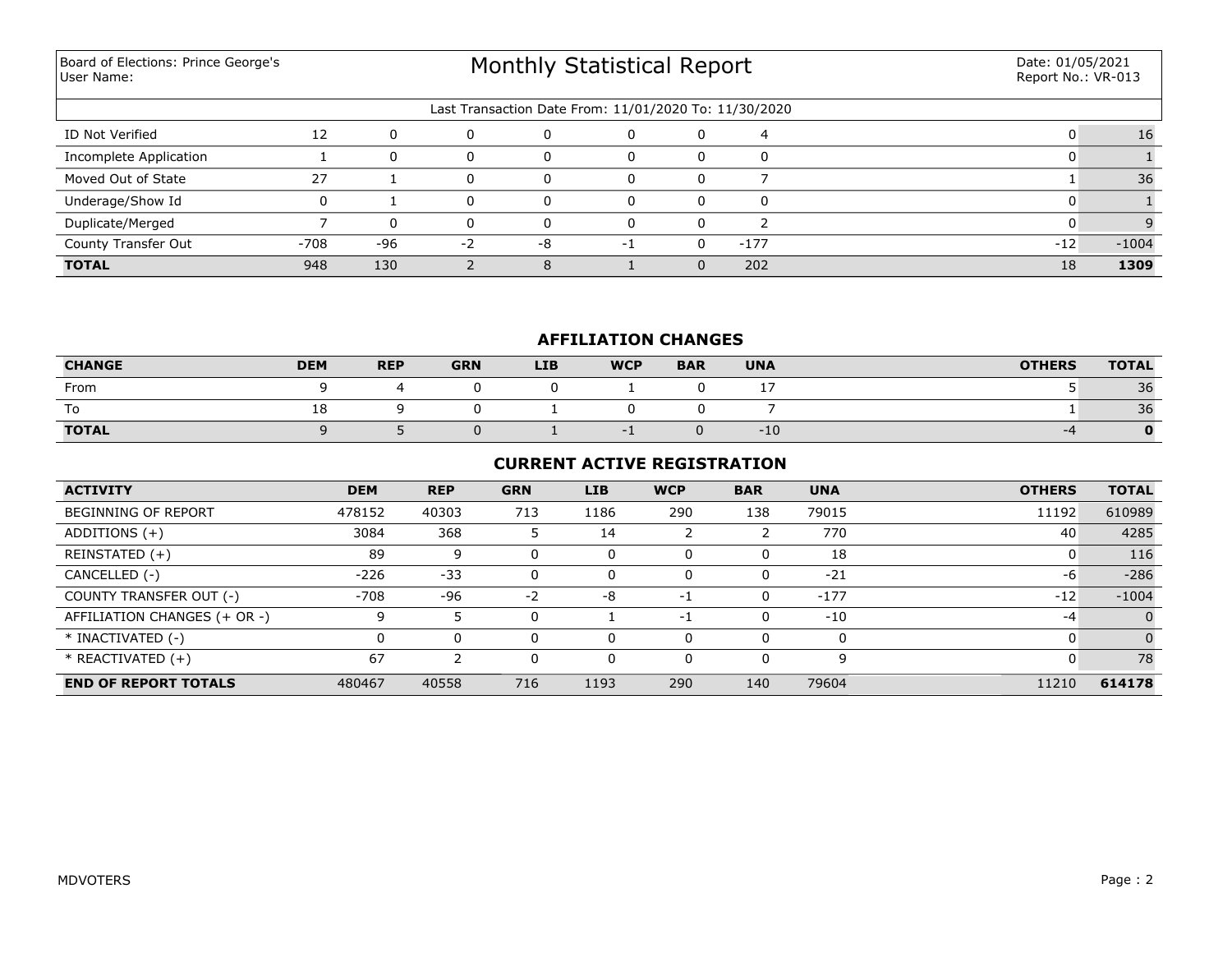#### Last Transaction Date From: 11/01/2020 To: 11/30/2020

#### **INACTIVE REGISTRATION**

#### **SUBTRACTIONS FROM COUNTY INACTIVE STATUS**

| <b>REASON</b>                | <b>DEM</b>     | <b>REP</b>     | <b>GRN</b>  | <b>LIB</b>   | <b>WCP</b> | <b>BAR</b>   | <b>UNA</b> | <b>OTHERS</b> | <b>TOTAL</b>   |
|------------------------------|----------------|----------------|-------------|--------------|------------|--------------|------------|---------------|----------------|
| <b>Confirmation Notice</b>   | 3              | 0              | 0           | 0            | 0          | 0            | 0          | 0             | 3              |
| Correction                   | 5              | 0              | 0           | 0            | 0          | 0            | 0          | 0             | 5              |
| Death Notice                 | 5              | $\overline{2}$ | 0           | 0            | 0          | 0            | 0          | 0             | $\overline{7}$ |
| Election Day Provisional     | 9              | 0              | 0           | 0            | 0          | 0            | 0          | 0             | $\mathsf 9$    |
| <b>ERIC Report</b>           |                | 0              | 0           | 0            | 0          | 0            | 0          | 0             | $\mathbf{1}$   |
| <b>FWAB Registration</b>     |                | 0              | 0           | $\mathbf 0$  | 0          | 0            |            | 0             | $\overline{2}$ |
| ID Not Verified              | 1              | 0              | 0           | 0            | 0          | 0            | 0          | 0             |                |
| Motor Vehicle Administration | $\mathbf{2}$   |                | 0           | 0            | 0          | 0            | 2          | 0             | $\sqrt{5}$     |
| Moved Out of State           | 6              |                | 0           | 0            | 0          | 0            | 3          | 0             | $10\,$         |
| Online Mail In Request       | $\mathbf{0}$   | 0              | 0           | 0            | 0          | 0            | 1          | 0             |                |
| Online Voter Registration    |                | 0              | $\mathbf 0$ | 0            | 0          | 0            | 0          | 0             |                |
| Provisional Ballot Change    | 38             | 1              | 0           | 0            | 0          | 0            | 4          | $\mathbf{0}$  | 43             |
| Same Day Early Voting        | $\overline{2}$ | 0              | 0           | 0            | 0          | 0            | 0          | 0             | $\overline{2}$ |
| Same Day Provisional         | 6              | 0              | 0           | 0            | 0          | 0            | 0          | 0             | $\sqrt{6}$     |
| Duplicate/Merged             | $\overline{2}$ | 0              | 0           | 0            | 0          | 0            | 0          | 0             | $\overline{2}$ |
| County Transfer Out          | $-30$          | $-5$           | 0           | $\mathbf 0$  | 0          | 0            | $-18$      | 0             | $-53$          |
| <b>TOTAL</b>                 | 112            | 10             | $\mathbf 0$ | $\mathbf{0}$ | $\Omega$   | $\mathbf{0}$ | 29         | $\mathbf{0}$  | 151            |

### **CURRENT INACTIVE REGISTRATION**

| <b>ACTIVITY</b>              | <b>DEM</b> | <b>REP</b> | <b>GRN</b> | <b>LIB</b> | <b>WCP</b> | <b>BAR</b> | <b>UNA</b>               | <b>OTHERS</b> | <b>TOTAL</b> |
|------------------------------|------------|------------|------------|------------|------------|------------|--------------------------|---------------|--------------|
| <b>BEGINNING OF REPORT</b>   | 23388      | 2826       | 74         | 203        | 0          |            | 6251                     | 504           | 33247        |
| $*$ INACTIVATED $(+)$        |            | 0          |            | 0          |            |            |                          |               |              |
| *REACTIVATED (-)             | -68        | $-2$       |            | 0          |            |            | -8                       |               | $-78$        |
| COUNTY TRANSFER OUT (-)      | $-30$      | -5         |            | 0          |            |            | $-18$                    |               | $-53$        |
| AFFILIATION CHANGES (+ OR -) |            | 0          |            | O          |            |            |                          |               | $\Omega$     |
| CANCELLED FROM INACTIVE (-)  | $-13$      | -3         |            |            |            |            | -3                       |               | $-19$        |
| PENDING FROM INACTIVE (-)    | -3         | -1         |            |            |            |            | $\overline{\phantom{0}}$ |               | $-5$         |
| <b>TOTAL INACTIVE</b>        | 23274      | 2815       | 74         | 203        |            |            | 6221                     | 504           | 33092        |